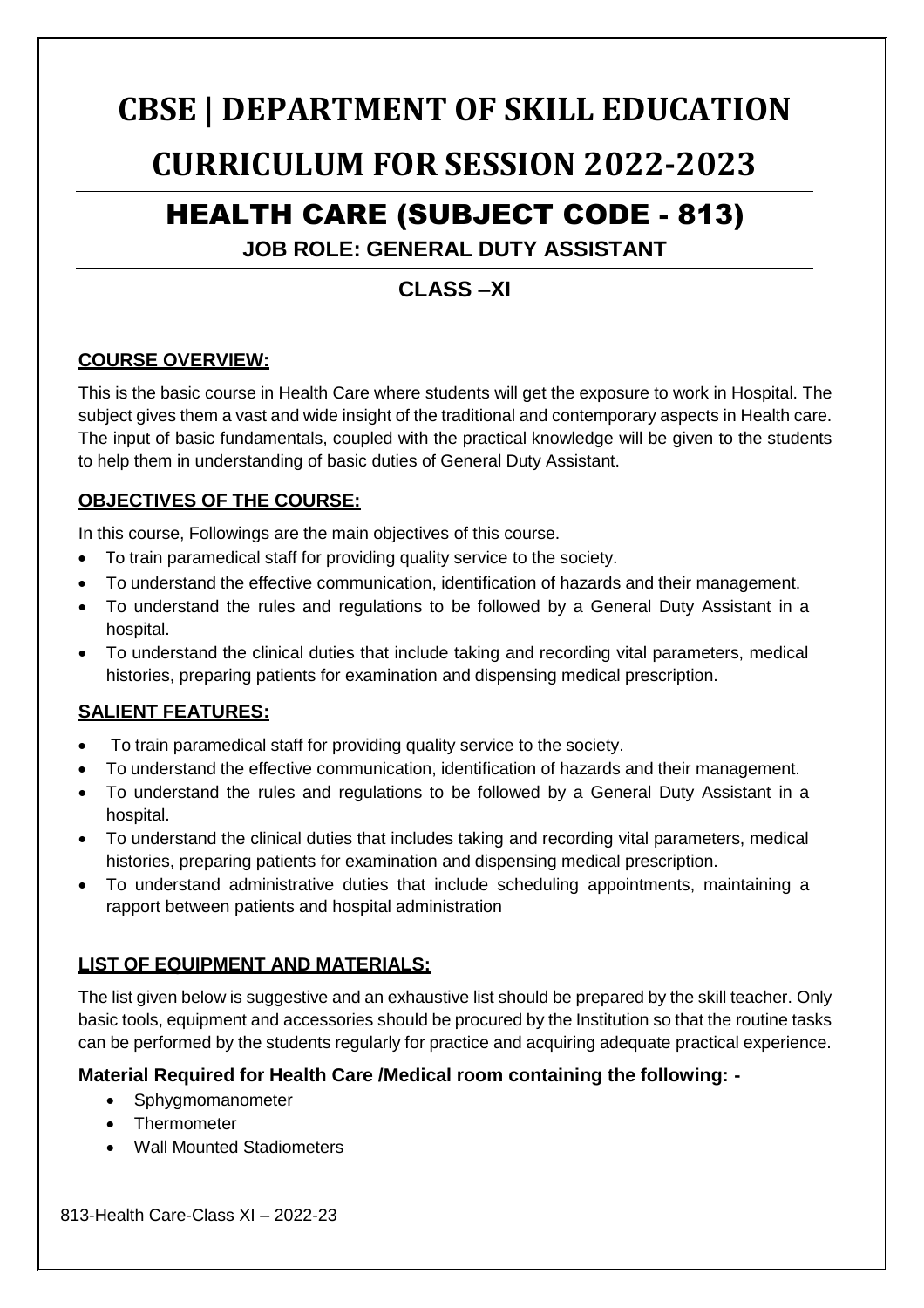- Weighing scale
- Hospital bed with pillow
- Side Table or tray
- Bedside small stool
- Hospital Stretchers
- Blanket
- First Aid box
- **Sanitizers**
- Wheel Chair
- Nebulizer
- Mattresses
- Small Wastebasket or a bucket lined with a plastic garbage bag
- **Clock**
- Good source of light
- Large bottle for water
- Clipboard with paper and a pen for writing in the daily log
- Bell or noisemaker to call for assistance
- Cotton balls
- Rubbing alcohol
- Measuring cup capable for holding 250 ml
- Aprons for GDA
- Latex household cleaning gloves for GDA
- Disposable vinyl gloves
- N95 respiratory masks for use when sick person is coughing or sneezing
- Medicines like Ibuprofen for reducing fever, sore throat and muscle aches
- ORS to prevent dehydration
- Good ventilation

### **CAREER OPPORTUNITIES:**

This basic course of Health Care will teach the students to learn how to analyze customer demand and promote good care to patients in hospital. This course will allow students to work in many different areas of paramedical departments. While all teach health care concept, this course is tailored for particular objective in order to most effectively prepare the students for theirparamedic career, which can range from Paramedical staff to nurse and GDA

### **VERTICAL MOBILITY:**

This course will assist the participating students to further update their career by vertically moving either to B.Sc. Nursing and health care oriented applied undergraduate courses of different university.

### **CURRICULUM:**

This course is a planned sequence of instructions consisting of Units meant for developing employability and Skills competencies of students of Class XI and XII opting for Skills subject along with other subjects.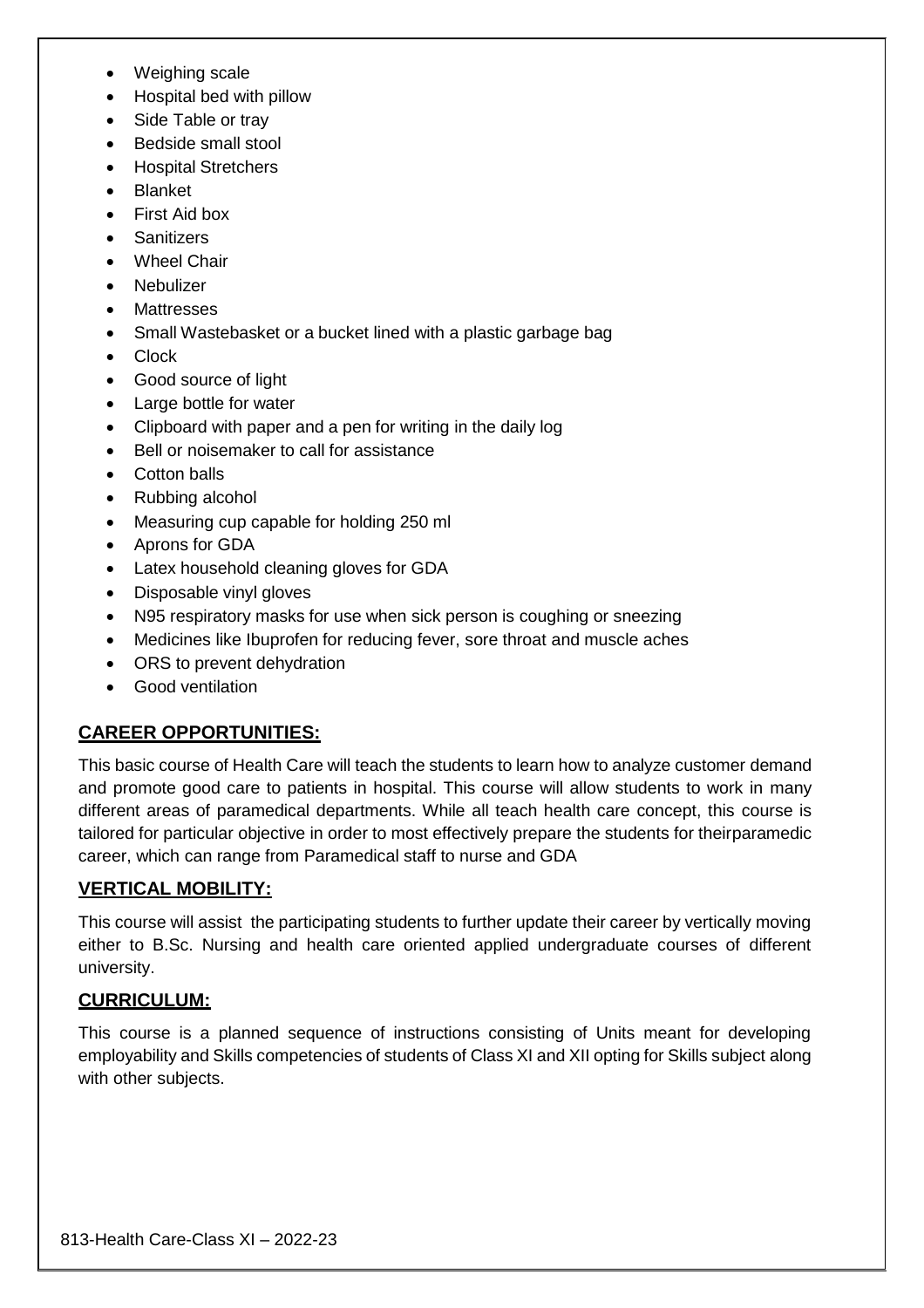# **HEALTH CARE (SUBJECT CODE - 813)**

### CLASS – XI

### Total Marks: 100 (Theory-60 + Practical-40)

|                  | <b>UNITS</b>                                                        | <b>NO. OF HOURS</b><br>for Theory and<br><b>Practical</b> | <b>MAX. MARKS</b><br>for Theory<br>and Practical |
|------------------|---------------------------------------------------------------------|-----------------------------------------------------------|--------------------------------------------------|
| Part A           | <b>Employability Skills</b>                                         |                                                           |                                                  |
|                  | Unit 1: Communication Skills-III                                    | 13                                                        | $\overline{2}$                                   |
|                  | Unit 2: Self-Management Skills-III                                  | 07                                                        | $\overline{2}$                                   |
|                  | Unit 3 : ICT Skills-III                                             | 13                                                        | $\overline{2}$                                   |
|                  | Unit 4 : Entrepreneurial Skills-III                                 | 10                                                        | $\overline{2}$                                   |
|                  | Unit 5 : Green Skills-III                                           | 07                                                        | $\overline{2}$                                   |
|                  | <b>Total</b>                                                        | 50                                                        | 10                                               |
| <u>ጠ</u><br>Part | <b>Subject Specific Skills</b>                                      |                                                           |                                                  |
|                  | Unit 1: Hospital management System                                  | 30                                                        | 10                                               |
|                  | Unit 2: Role of General Duty<br><b>Assistant ForOutpatient Care</b> | 30                                                        | 10                                               |
|                  | Unit 3: Role of General Duty<br><b>Assistant ForInpatient Care</b>  | 25                                                        | 10                                               |
|                  | Unit 4: First Aid                                                   | 25                                                        | 10                                               |
|                  | Unit 5: Maintaining safe, Healthy and<br>SecureEnvironment          | 20                                                        | 10                                               |
|                  | <b>Total</b>                                                        | 130                                                       | 50                                               |
| <u>ပ</u><br>Part | <b>Practical Work</b>                                               |                                                           |                                                  |
|                  | Project                                                             |                                                           | 10                                               |
|                  | Viva                                                                |                                                           | 05                                               |
|                  | <b>Practical File</b>                                               |                                                           | 10                                               |
|                  | Demonstration of skill competency via<br>Lab<br><b>Activities</b>   | 80                                                        | 15                                               |
|                  | <b>Total</b>                                                        |                                                           | 40                                               |
|                  | <b>GRAND TOTAL</b>                                                  | 260                                                       | 100                                              |

**NOTE: Detailed Curriculum/ Topics to be covered under Part A: Employability Skills can be downloaded from CBSE website**.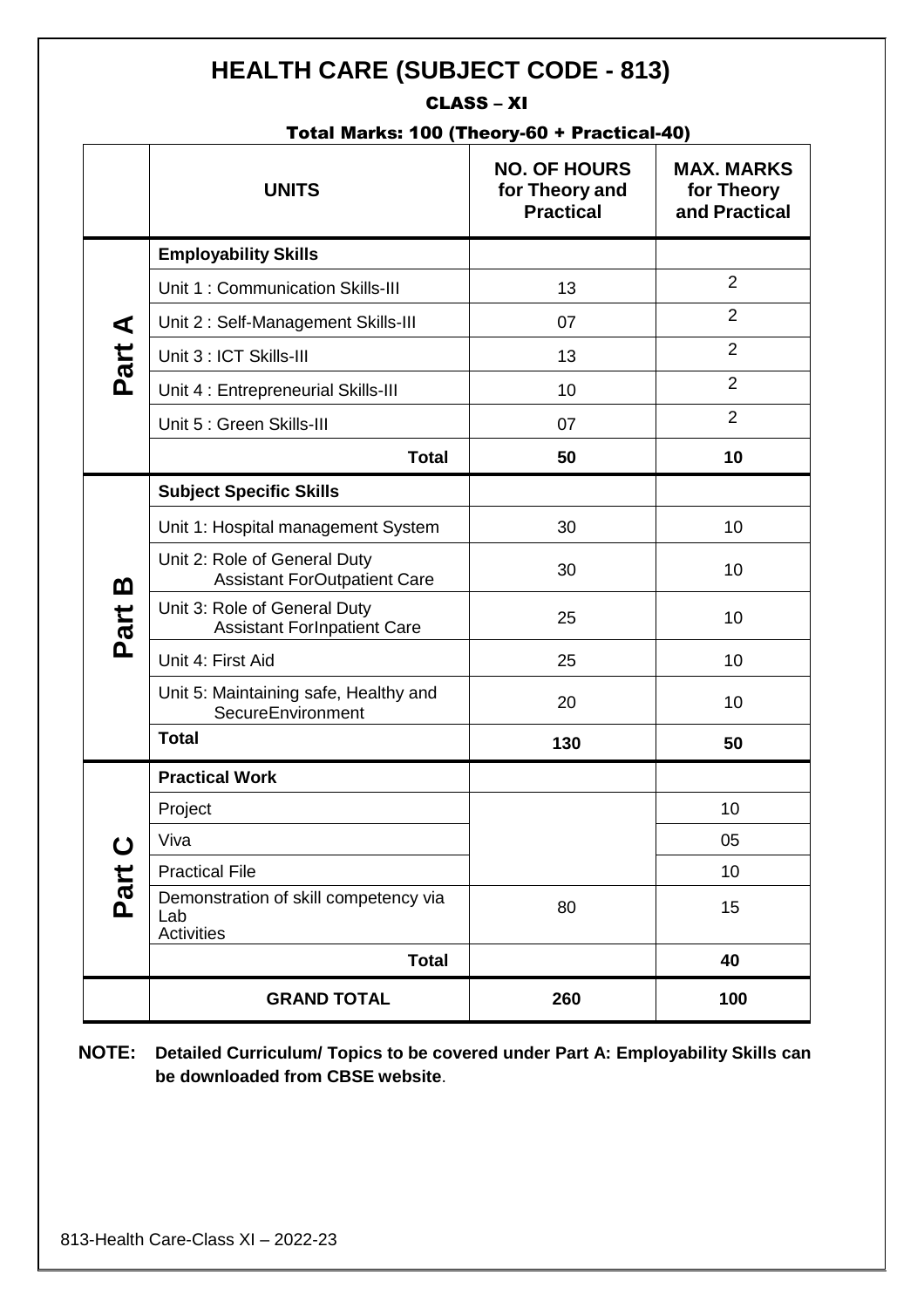## **PRACTICAL GUIDELINES FOR CLASS XI**

### **Assessment of performance:**

The two internal examiners, assigned for the conduct and assessment of Practical Examinations each in **Senior Secondary School Curriculum (Under NSQF).** Question for the viva examinations should be conducted by two internal examiners. Question to be more of General nature, project work or the curriculum. Investigatory Project especially those that show considerable amount of effort and originality, on the part of the student, should get suitable high marks, while project of a routine or stereotyped nature should only receive MEDIOCRE marks.

### **Procedure for Record of Marks in the Practical answer-books:**

The examiner will indicate separately marks of practical examination on the title page of the answer-books under the following heads:-

### **Project -10 marks**

Projects for the final practical is given below .Student may be assigned

### **Viva based on Project -05 marks**

The teacher conducting the final practical examination may ask verbal questions related to the project, if any, done by the student. Alternatively, if no project has been assigned to the students, viva may be based on questions of practical nature from the field of subject as per the Curriculum

### **Practical File -15 Marks**

Students to make a power point presentation / assignment / practical file / report. Instructor shall assign them any outlet to study the elements in retailing.

Suggested list of Practical –

- **1.** The students will assume them as GDA and they will prepare a report based on the services provided in Hospital by them. **(Unit 1: Hospital management System)**
- **2.** Students will prepare flash cards about different laboratories that are associated with hospital and present their views about the activities of those laboratories. **(Unit 1: Hospital management System)**
- **3.** The students will draw the steps of hand washing with the description of each step and paste it on the board to create awareness in school. **(Unit 1: Hospital management System)**
- **4.** The students will prepare chart with activities for demonstrating grooming habits. **(Unit 1: Hospital management System)**
- **5.** As a receptionist the students will perform duties on the entrance of medical room for certain period of time and they will report about the advantages and limitations of their duties as receptionist. **(Unit 2: Role of General Duty Assistant for Outpatient Care)**
- **6.** The students will prepare catalogue of various types of thermometer and Blood Pressure apparatus and identify their functions. **(Unit 2: Role of General Duty Assistant forOutpatient Care)**
- **7.** The students will measure the vital signs (Blood Pressure, Pulse Rate, Respiration Rate, Temperature) of volunteers in school. **(Unit 2: Role of General Duty Assistant forOutpatient Care)**

813-Health Care-Class XI – 2022-23